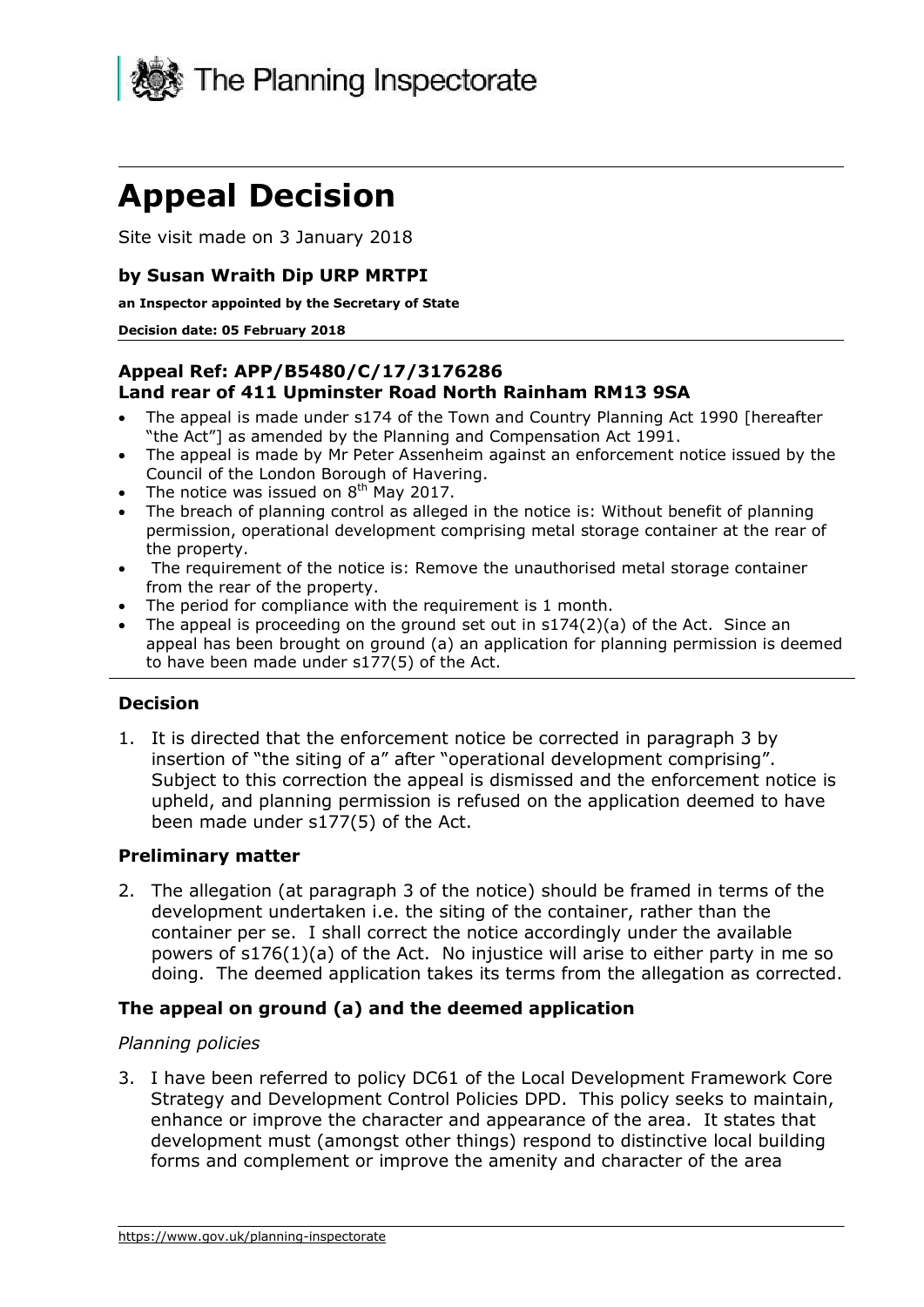through its appearance, materials, layout and integration with surrounding land and buildings.

- 4. Planning law requires that planning decisions are made in accordance with the development plan unless material considerations indicate otherwise. $1$
- 5. National planning policy, as expressed in the National Planning Policy local character and reflects the identity of local surroundings and materials.<sup>2</sup> Whilst policy DC61 pre-dates publication of the Framework it is in general conformity with it. It therefore carries substantial weight. Framework [hereafter "the Framework"] seeks development which responds to

#### *Main issue*

 6. Having regard to the policy background and the submissions made by the parties I consider the main issue in the appeal to be the effect of the container upon the character and appearance of the area.

#### *Reasons*

- 7. The area is primarily of suburban residential character and appearance comprising (mainly) a mix of detached and semi detached two storey dwellings and bungalows interspersed with a few small businesses fronting Upminster Road North. The properties, generally, have tiled pitched roofs and are of brick and/or render construction.
- 8. The appeal property is positioned at the junction of Upminster Road North with King Edward Avenue. It is of single storey pitched roof design with rendered elevations and shop fronts facing Upminster Road North. The property is occupied by a hairdressing business, sandwich bar and beauty salon.
- 9. The container is positioned to the rear of the appeal property taking up part of the yard area. Because of its box-like form and metal, utilitarian appearance it is discordant with the conventional architectural style and materials of the main building and the residential properties within the surrounding area generally.
- 10. The container is seen at close quarters within the yard area and from King Edward Avenue when the yard gates are open. With the yard gates closed the container is barely seen from public view points, it being tucked behind the building close to the east boundary and not discernibly higher than the gates. The top of the container can just be seen obliquely across the shared boundary with 2 King Edward Avenue when approaching from the north.
- boundary. It is unseen in views from the windows of number 2. Neither is it fencing. From the rear facing windows and rear garden of 411a Upminster Road North the container (in part) is seen above the boundary fence and trellis. 11. The container sits beside the garage at number 2 which abuts the shared visually obvious from the garden of number 2 because of the surrounding
- visually incongruous feature within its surrounding physical context. The 12. Whilst views of the container are limited, where it is seen it appears as a

j  $1$  S38(1) and (6) of the Planning and Compulsory Purchase Act 2004 and s70(2) of the Town and Country Planning Act 1990.

 $^2$  Amongst the Core Planning Principles set out in paragraph 17 of the Framework is that of always seeking to secure high quality design. Section 7 gives more detailed guidance on Requiring Good Design.